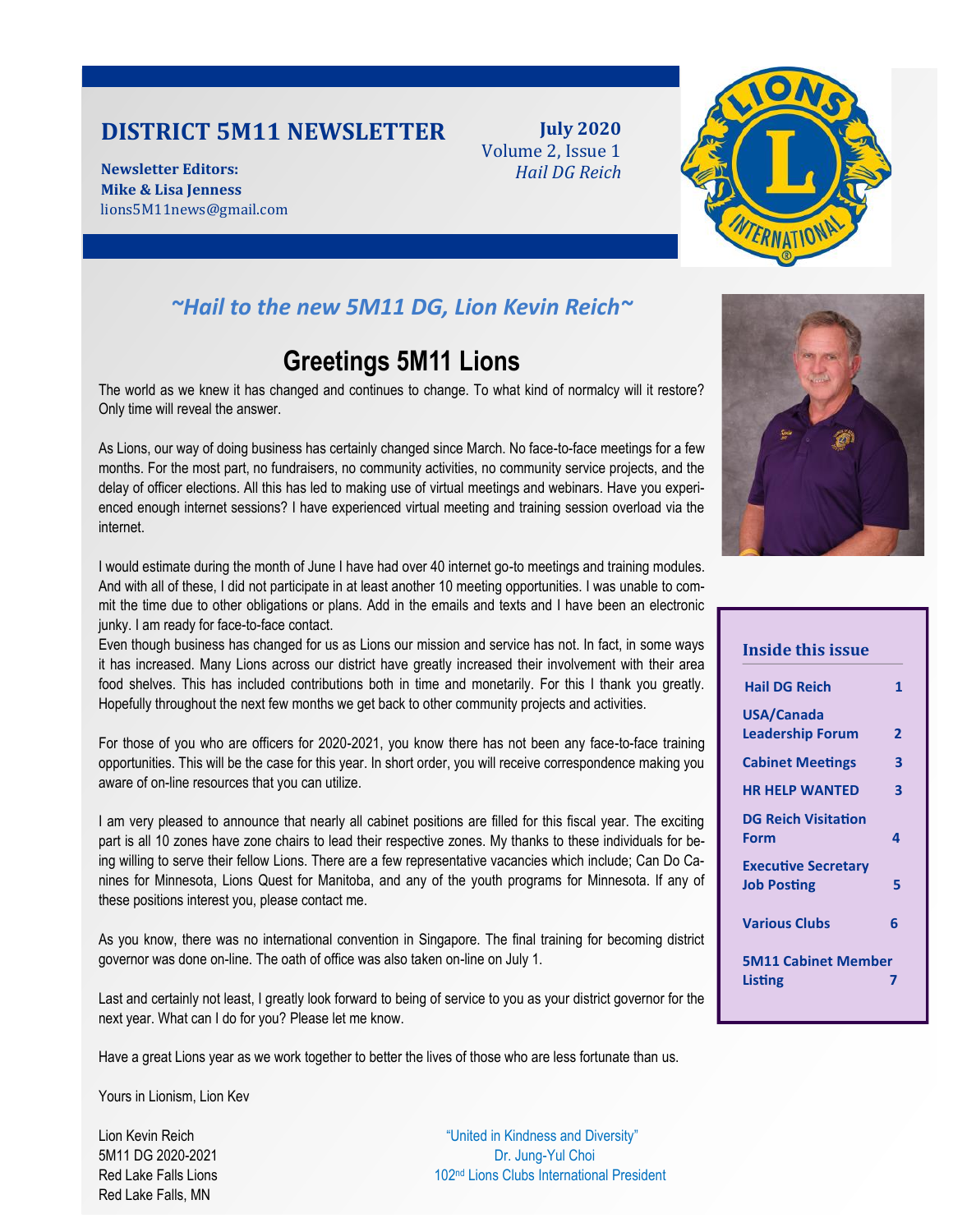

Dear Lions Members,

It is with great sadness that the Forum Executive Committee has decided to cancel the 2020 USA/Canada Lions Leadership Forum in Louisville, Kentucky. As we said earlier in the year, the safety of our attendees is our number one concern. We had hoped for a significant flattening of the curve on cases of COVID-19 throughout our geographical area but that has not been the trend. Travel between the United States and Canada has also been a concern.

Although the planned Forum is still three months away and conditions could improve over the summer, there is enough uncertainty that we feel it best to make the decision to cancel now.

The Forum will offer a choice of a full refund or a rollover of your registration fees to the 2021 Forum. You must make that choice in writing by e-mailing our Registrar at [registrar@lionsforum.org](mailto:registrar@lionsforum.org) or by mailing your choice request to PO Box 723, Rapid City, SD 57709-0723. Please do not call the Forum office to request a refund or transfer of funds to 2021.

Our goal for the USA/Canada Lions Leadership Forum has always been to provide a rich learning experience and a social environment where we see our old friends and make new ones. This 44th Annual Forum promised to be one of the best as the City of Louisville has so much to share with us.

We extend our sincere appreciation to the City of Louisville and to the Kentucky Lions for inviting us. We hope to back soon.

Lion Harvey Whitley, PID 2020 Forum General Chairperson

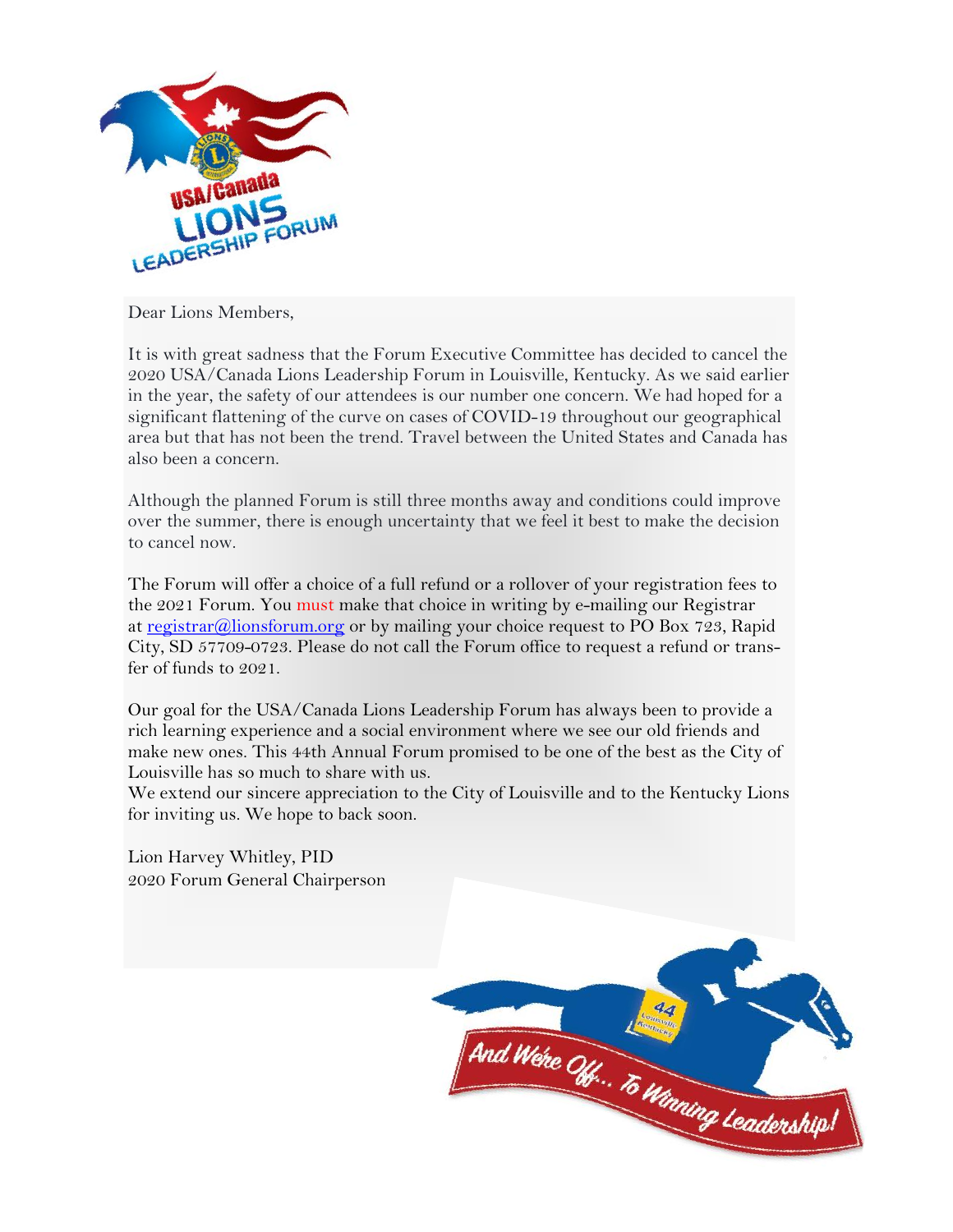# **District 5M11 2020-2021 Cabinet Meetings**

- July 25, 2020: Bethany Lutheran Church, Red Lake Falls, MN 11:00 AM
- October 24, 2020: Municipal Hall, Ste. Anne, MB 11:00 AM
- January 29, 2021: Hampton Inn & Suites, Bemidji, MN 2:00 PM
- May 15, 2021: Bethany Lutheran Church, Red Lake Falls, MN 11:00 AM

## **2021 Mid-Winter Convention**

• January 29-31, 2021: Hampton Inn & Suites, Bemidji



**Fellow Lions,**

**Multiple District 5M is looking for individuals with Human Resources experience in writing and administering HR Policies and Procedures. We are forming a HR Consultant Committee to serve our Multiple District and report to the Council of Governors on the HR administration of MD5Ms contracted employee.**

**Ideally this committee would be comprised of 2-3 Lions from different Districts across our Multiple. If you have experience and are willing to assist your Council of Governors, please contact:**

Council Chair **Lion Brian Thies [roseco@frontiernet.net](mailto:roseco@frontiernet.net) or** Past Council Chair **Lion Rob Rand** [Robrandmn@gmail.com](mailto:Robrandmn@gmail.com)





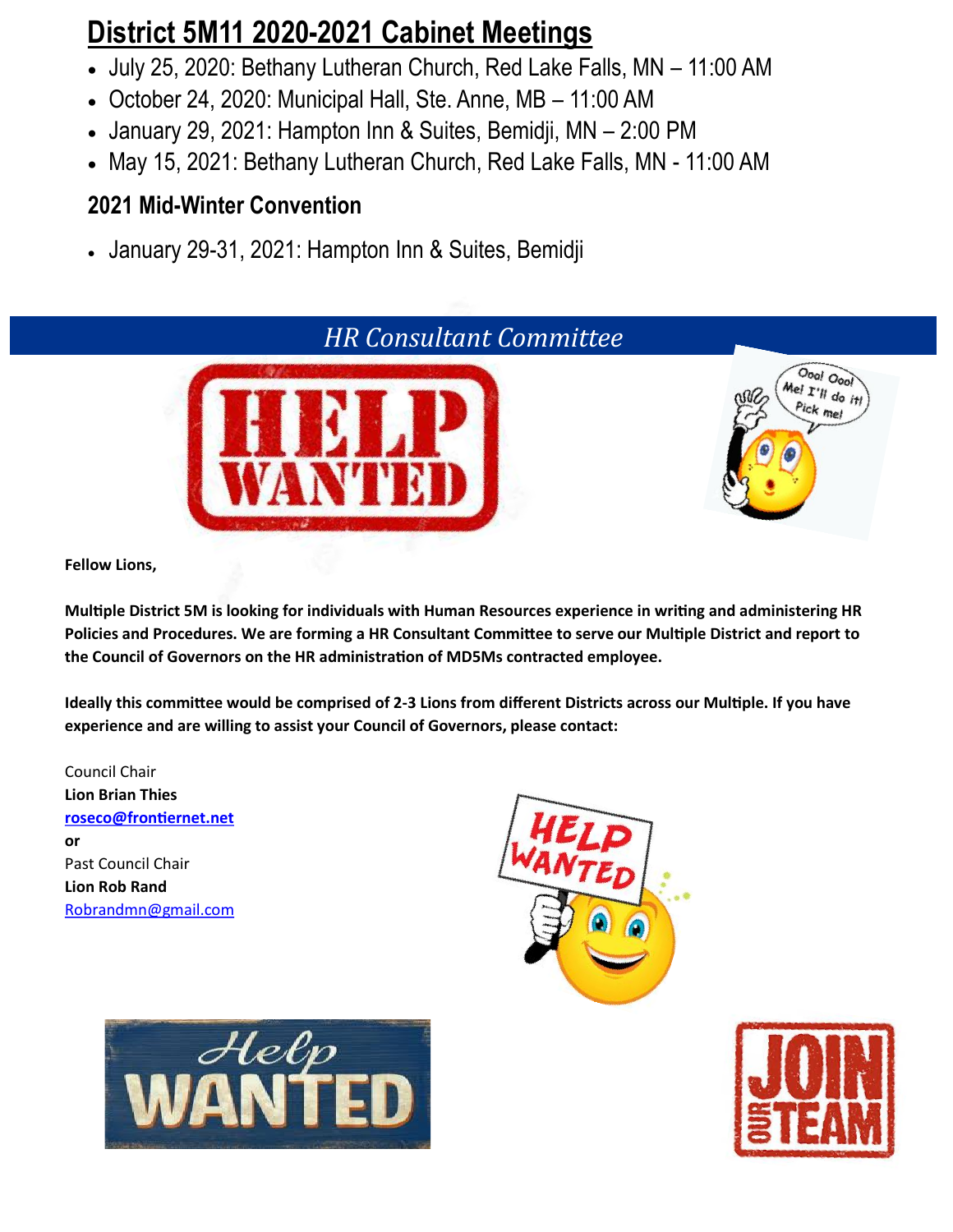| Lion Kevin Reich         |                                                                       |
|--------------------------|-----------------------------------------------------------------------|
| District Governor 5M11   |                                                                       |
| 15475 110th Ave SW       |                                                                       |
| Red Lake Falls, MN 56750 | Visitation requests are preferred for late July through mid-          |
| 218-232-4556<br>Cell     | December and early January through late March. Two or more            |
| Home 218-253-2522        | clubs working together for a joint visit would be appreciated.        |
| E-mail kwrrlf@gmail.com  |                                                                       |
|                          | Liene 51411 2020 2021 Pequest for Club Vicitation by Lien Keyin Pejah |

## Lions 5M11 2020-2021 Request for Club Visitation by Lion Kevin Reich

|                                            | Time of social, if held: __________________Time of meeting: _______________Will there be a meal: Yes____ No___ |  |
|--------------------------------------------|----------------------------------------------------------------------------------------------------------------|--|
|                                            |                                                                                                                |  |
|                                            |                                                                                                                |  |
|                                            |                                                                                                                |  |
|                                            |                                                                                                                |  |
| Would you like any of the following done?  | <b>District Governor Dress Code</b>                                                                            |  |
| 1. Install Officers: Yes _______ No ______ | Formal, in uniform:                                                                                            |  |
| 2. Install Members: Yes ______ No _____    | Casual, in comfort:                                                                                            |  |
| 3. Present Awards: Yes _______ No ______   | Spouse able to attend: Yes___ No___                                                                            |  |
|                                            |                                                                                                                |  |

**Please mail this request form or email it to the appropriate address above. Thank you!**

**The date will be confirmed after checking the schedule and the requesting Lion is notified.**

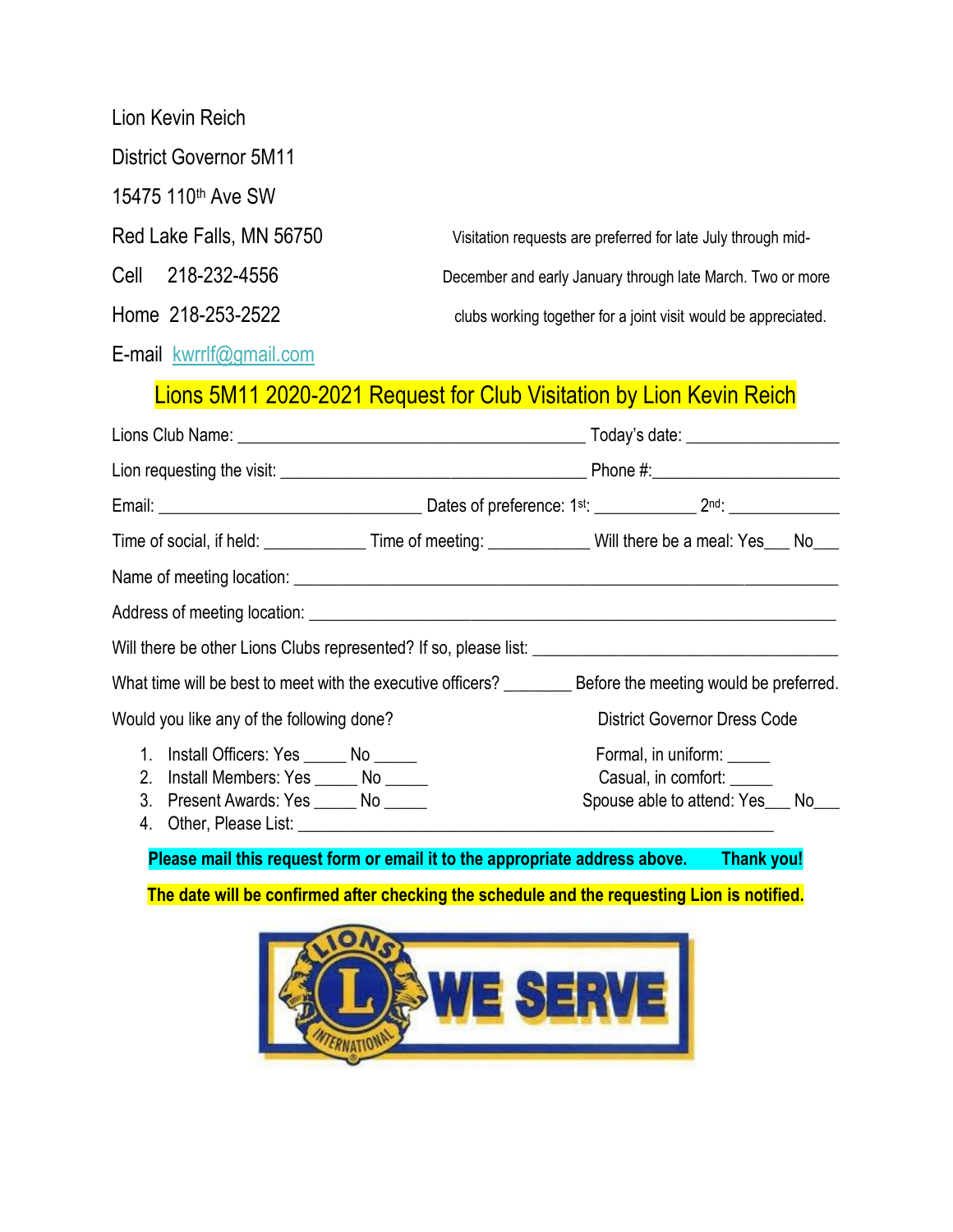### Executive Secretary

Lions Clubs International Multiple District 5M

### **Organization Summary**

Multiple District 5M, second largest Lions Clubs International District in North America consisting of 20,400 members serving local communities in Minnesota, Manitoba and Northwest Ontario, while meeting humanitarian needs, encouraging peace, and promoting international understanding through 637 Clubs is seeking an Executive Secretary.

**Location:** Minnesota

**Closing Date:** July 15, 2020

**Job Type:** Part Time Job

**Category:** Administrative Support Services

**Salary:** \$30,000 - \$35,000

**Primary Duties:** This position reports to the Council Chair with direction of the Council of Governors. Executive Secretary shall perform such duties as specified or implied by the Constitution and By-Laws of MD5M. This position provides direct administrative support to volunteers. These duties include but not limited to receiving correspondence, receiving and depositing funds, preparing checks, maintaining financial accounts, books, and records of MD5M, serve as an ex-officio member of standing and appointed committees of the Council of Governors and shall generally assist the Council of Governors in conducting the business of MD5M. Qualifications: The successful candidate will be a self-starter, extremely organized, have strong writing and verbal communication skills, Microsoft Office skills and have keen organizational and time management skills. This job requires local and international travel. Candidates must have the ability to lift up to 50 lbs. and must be bondable. The successful candidate must be able to pass a background check. Experience: The ideal candidate will have a track record of getting things done, experience with working with volunteers and boards, experience with QuickBooks and budget management. Work experience in Association management preferred but not required. Additional Info: For specific tasks and duties visit MD5M Bylaws and the MD5M Policy manual. Specific sections are available below and the entire documents are available from the MD5M Website: MD5M Bylaws Article 1 Section 4 MD5M Policy Manual Section VI, Chapter 7, Subsection A.

**To learn more** about MD5M and to **download our job application,** please go to our website at: **www.lionsmd5m.org.**

To learn more about Lions Clubs International, check out the website at: **www.lionsclubs.org.**

**How to Apply:** If this position excites you, send a cover letter with your resume and job application to: CC Rob Rand, 6600 Lyndale Avenue South #600, Richfield, MN 55423 or via email at robrandmn@gmail.com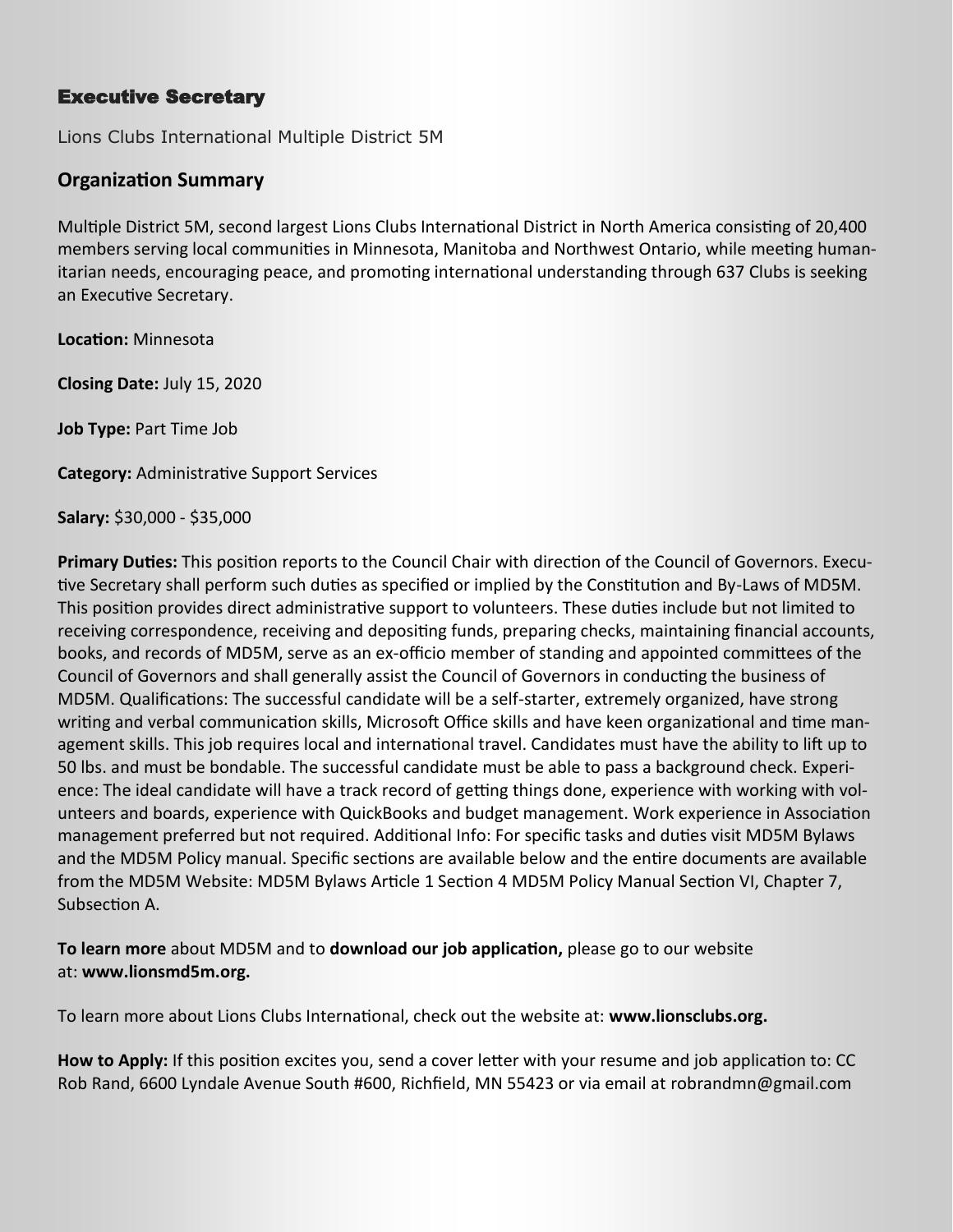## New Officers for Mahnomen/Waubun Area Lions

*Heather Winkler-Secretary Josh Kent -President DG Kevin Reich Sue Kraft- Membership Chair Ann Lindblom -Treasurer* 







*Craig Samuelson is shown holding a \$500.00 check received from the Barnesville Lions to help cover expenses for Babe Ruth Baseball this season. Craig is assistant coach of Sr. Babe Ruth and President of the newly formed Barnesville Baseball Club, which recently obtained its 501C3 status. Lions have traditionally helped fund activities for young people and this year is no exception. Even with the pandemic, Lions still exemplify their motto of, "We Serve."*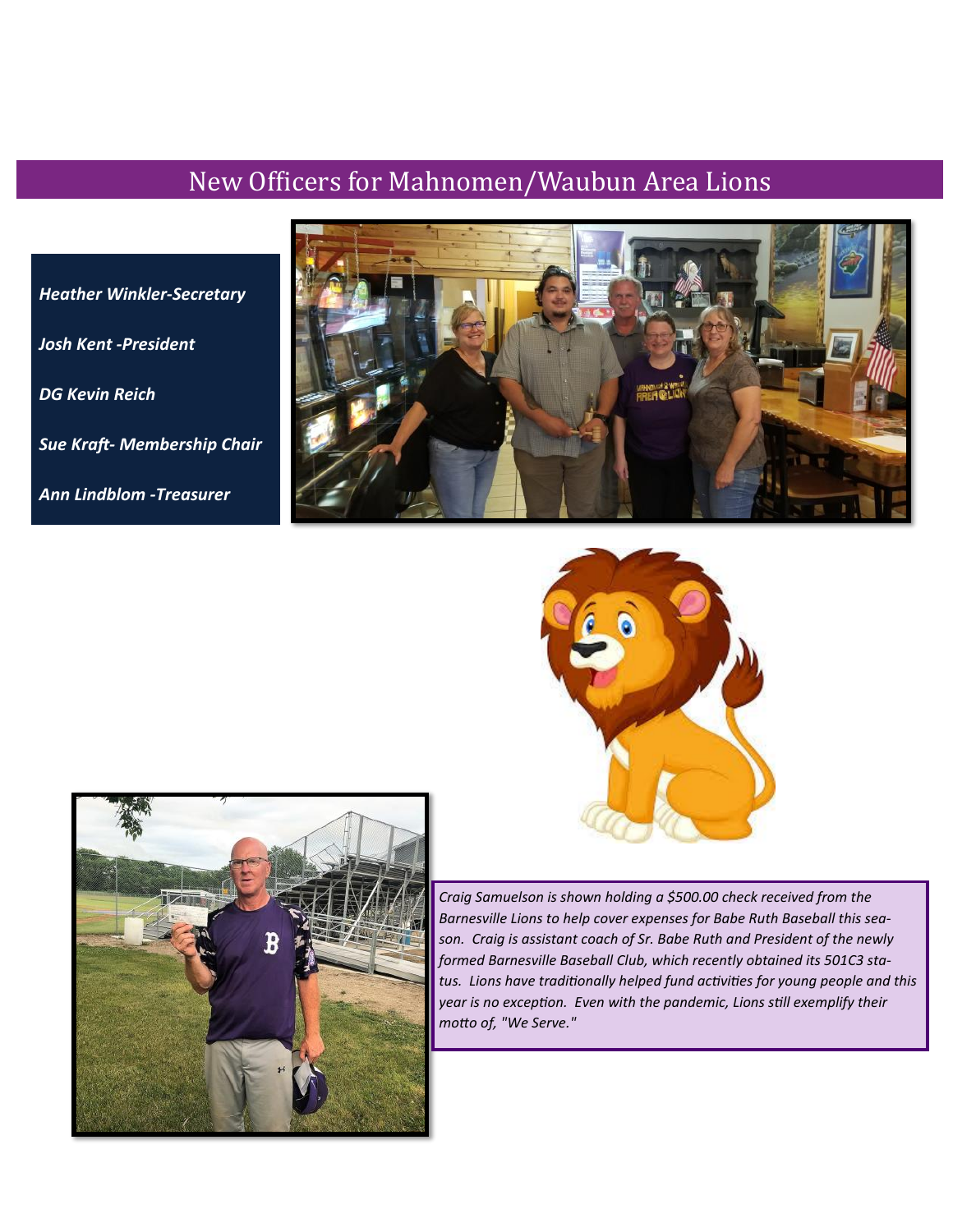| <b>5M11 2020-2021 Cabinet Members</b>                                                                                                             |                                                                                                                                            |                                                                                                                                                                                       |                                                                                              |                                                                              |
|---------------------------------------------------------------------------------------------------------------------------------------------------|--------------------------------------------------------------------------------------------------------------------------------------------|---------------------------------------------------------------------------------------------------------------------------------------------------------------------------------------|----------------------------------------------------------------------------------------------|------------------------------------------------------------------------------|
| <b>District Position</b>                                                                                                                          | <b>Name</b>                                                                                                                                | E-mail                                                                                                                                                                                | <b>Mobile Phone</b>                                                                          | <b>Home Phone</b>                                                            |
| Second Vice District Governor<br><b>First Vice District Governor</b><br>Immediate Past District Governor                                          | Kami Anderson<br>Allen Bertilrud<br>Deanne Williams                                                                                        | k.anderson17@gmail.com<br>allenbertilrud33@gmail.com<br>williams.deanne77@gmail.com                                                                                                   | 218-689-2134<br>218-684-1315<br>218-790-3715                                                 | 218-253-4236                                                                 |
| <b>District Governor</b>                                                                                                                          | Kevin Reich                                                                                                                                | kwrrlf@gmail.com                                                                                                                                                                      | 218-232-4556                                                                                 | 218-253-2522                                                                 |
| District Administrator<br><b>Cabinet Secretary</b><br><b>Cabinet Treasurer</b>                                                                    | Jenifer Spileman<br><b>Stacy Kleinwachter</b><br>Nadine Myers                                                                              | 5m11jenifer@gmail.com<br>skleinwachter@yahoo.com<br>lions5m11treasurer@gmail.com                                                                                                      | 218-556-5660<br>612-269-1582<br>763-242-5839                                                 | 218-567-8510<br>218-689-4620<br>218-567-8305                                 |
| Global Leadership Team Coordinator<br>Global Membership Team Coordinator<br>Global Membership Team Coordinator<br>Global Service Team Coordinator | Allen Bertilrud<br>Dennis Olsen<br><b>Bill Myskiw</b><br>Kami Anderson                                                                     | allenbertilrud33@gmail.com<br>dwolsen@msn.com<br>wjmyskiw@shaw.ca<br>k.anderson17@gmail.com                                                                                           | 218-684-1315<br>218-790-1825<br>204-782-1416<br>218-689-2134                                 | 218-253-4236<br>218-483-3297<br>204-339-1242                                 |
| Zone 1 Chair<br>Zone 2 Chair<br>Zone 3 Chair<br>Zone 4 Chair<br>Zone 5 Chair<br>Zone 6 Chair<br>Zone 7 Chair                                      | <b>Brian Nordberg</b><br>Jenifer Spileman<br><b>Christopher Eck</b><br>Allen Bertilrud<br>Benjamin Hulteng<br>Kami Anderson<br>Karen Hagen | binlou4@prodigy.net<br>5m11jenifer@gmail.com<br>christophereck91@gmail.com<br>allenbertilrud33@gmail.com<br>b.hulteng7@icloud.com<br>k.anderson17@gmail.com<br>karenhagen@hotmail.com | 701-388-3525<br>218-556-5660<br>218-533-0856<br>218-684-1315<br>701-330-5485<br>218-689-2134 | 218-287-2484<br>218-567-8510<br>218-776-2695<br>218-253-4236<br>218-463-3036 |
| Zone 7 Chair<br>Zone 8 Chair<br>Zone 9 Chair<br>Zone 10 Chair                                                                                     | Mike Hagen<br>Patricia Wight<br>Ila Hlatky<br>Allen Hoehn                                                                                  | mhagen@wiktel.com<br>pdwight@mymts.net<br>ilaruth.hlatky@gmail.com<br>allanhoehn@gmail.com                                                                                            | 218-242-0968<br>204-797-0121<br>204-266-1155<br>431-334-9363                                 | 218-463-3036<br>204-694-6881                                                 |
| Can Do Canines<br>Constitution/Bylaws<br><b>Conventions/Forums</b><br>Diabetes CA                                                                 | Wayne Swanson<br>Deanne Williams<br>Andrea Kwasnicki                                                                                       | wayne@swansonlaw.net<br>williams.deanne77@gmail.com<br>andrea.kwasnicki@diabetes.ca                                                                                                   | 218-280-2013<br>219-790-3715<br>204-250-4533                                                 | 218-281-4343                                                                 |
| <b>LCIF CA</b><br><b>LCIF US</b><br><b>LCIF US</b><br><b>LCIF MD5M</b>                                                                            | <b>Bill Myskiw</b><br>Tom Jorgens<br>Joanne Swanson<br><b>Gerald Fontaine</b><br>Ken Bauer                                                 | wjmyskiw@shaw.ca<br>tjorgens@poly-cell.com<br>5m11pdgjoanne@gmail.com<br>gerryfontaine@gmail.com<br>kenbauer@mail.com                                                                 | 204-782-1416<br>218-281-7071<br>218-280-0967<br>204-905-0027                                 | 204-339-1242<br>218-281-4343<br>204-433-7955                                 |
| Leader Dogs<br>Lions Foundation CA Dog Guides<br><b>MB&amp;NW Ontario/MAP</b><br><b>MB&amp;NW Ontario/MAP</b>                                     | Doug Wiens<br>Evelyn Myskiw<br>Patricia Wight                                                                                              | dougwiens@royallepage.ca<br>evmyskiw@shaw.ca<br>pdwight@mymts.net                                                                                                                     | 701-866-1700<br>204-326-0189<br>204-782-4756<br>204-797-0121                                 | 218-354-7288<br>204-339-1242<br>204-694-6881                                 |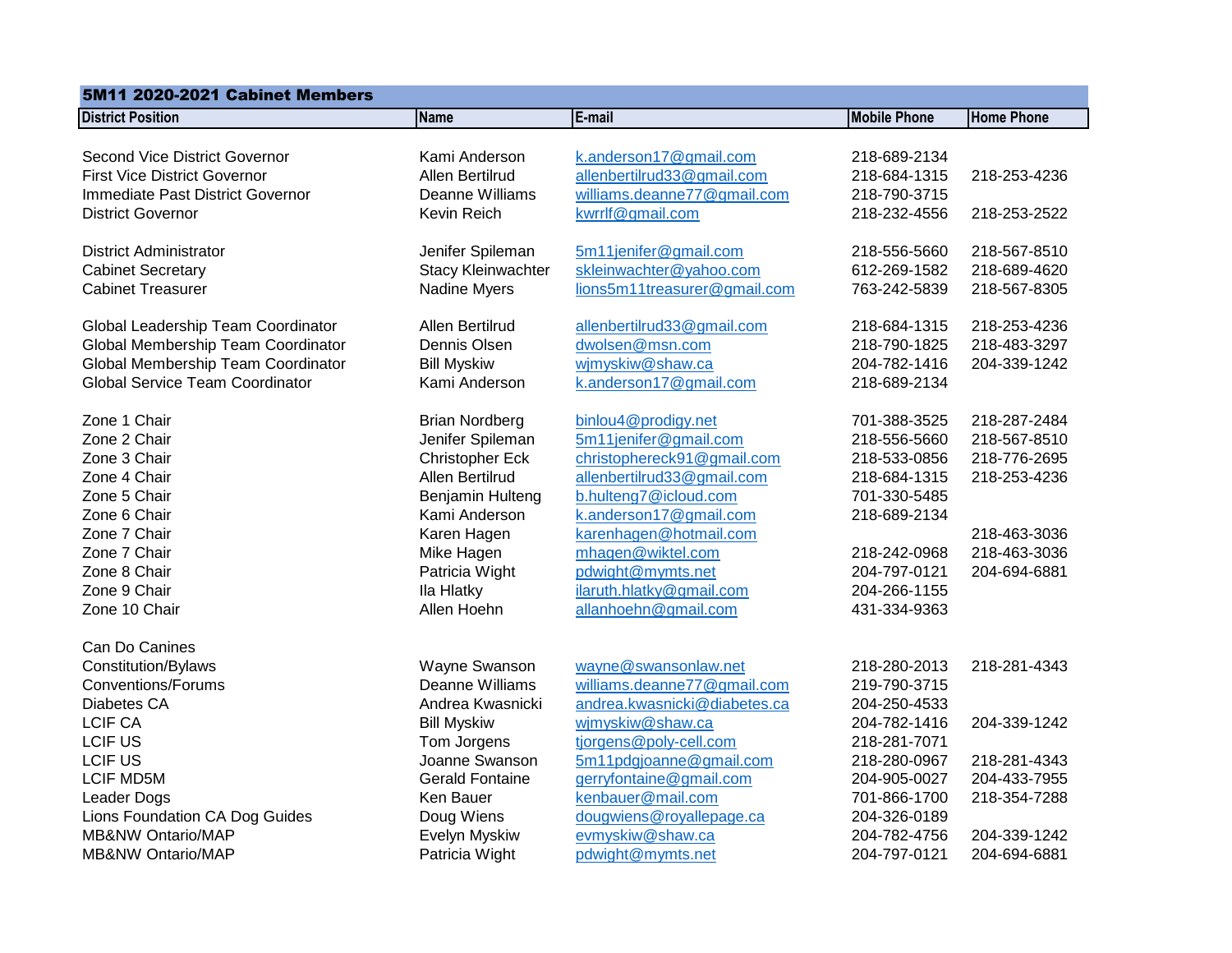| <b>District Position</b>                          | <b>Name</b>               | E-mail                              | <b>Mobile Phone</b> | <b>Home Phone</b> |
|---------------------------------------------------|---------------------------|-------------------------------------|---------------------|-------------------|
| <b>MB&amp;NW Ontario/MAP</b>                      | Bonnie Popowich           | bonnie.popowich@lionsfoundation.org | 204-340-5554        |                   |
| MD5M Lions KidSight Foundation                    | Kevin Reich               | kwrrlf@gmail.com                    | 218-232-4556        | 218-253-2522      |
| MD5M Lions KidSight Foundation                    | <b>Tamie Rue</b>          | tamierue@gmail.com                  | 218-779-1412        |                   |
| <b>MD5M Lions Children's Cancer Foundation CA</b> | Mike Janssen              | mjanssen@shaw.ca                    | 204-330-3802        | 204-669-0473      |
| <b>MN Lions Childhood Cancer Foundation</b>       | Jodi Sorenson             | rnjsorenson@wiktel.com              | 218-242-0876        | 218-463-3870      |
| <b>MN Lions Diabetes Foundation</b>               | Sandy Bertilrud           | sandybertilrud@yahoo.com            | 218-280-8146        | 218-253-4236      |
| <b>MN Lions Diabetes Foundation</b>               | <b>Kim Peters</b>         | kpeters@arvig.net                   | 218-556-6972        | 218-584-8364      |
| <b>MN Lions Hearing Foundation</b>                | <b>Gerald Amiot</b>       | jerry.amiot@hotmail.com             | 218-289-8889        | 218-281-1784      |
| <b>MN Lions Hearing Foundation</b>                | Gladwin Lynne             | galynne@mncable.net                 | 218-201-0665        | 218-745-4457      |
| <b>MN Lions Vision Foundation</b>                 | <b>Scott Grove</b>        | sgrove@mncable.net                  | 218-689-0041        | 218-386-2134      |
| <b>MN Lions Vision Foundation</b>                 | Carol Skabo               | cskabo@cableone.net                 | 218-790-4365        |                   |
| Mid-Winter Convention Chair                       | <b>Brook Burggraf</b>     | brookburggraf@gmail.com             | 218-431-0333        |                   |
| Mid-Winter Convention Chair                       | David Burggraf            | david@davidburggraf.com             | 218-431-1243        |                   |
| <b>NAMI Champion CA</b>                           | <b>Bill Myskiw</b>        | wjmyskiw@shaw.ca                    | 204-782-1416        | 204-339-1242      |
| <b>NAMI Champion US</b>                           | Dennis Olsen              | dwolsen@msn.com                     | 218-790-1825        | 218-483-3297      |
| <b>Newsletter Editor</b>                          | Lisa Jenness              | lions5m11news@gmail.com             | 218-329-9107        |                   |
| Newsletter Editor                                 | Mike Jenness              | lions5m11news@gmail.com             |                     |                   |
| Pin Trader                                        | Jim Aasness               | jimaasness@aol.com                  | 218-790-7747        | 218-233-7341      |
| Policy/Legal                                      | Wayne Swanson             | wayne@swansonlaw.net                | 218-280-2013        | 218-281-4343      |
| Project New Hope                                  | Joshua Kent               | joshua.v.kent2011@hotmail.com       | 701-412-7247        |                   |
| Public Relations/Photographer                     | <b>Stacy Kleinwachter</b> | skleinwachter@yahoo.com             | 612-269-1582        | 218-689-4620      |
| <b>Webmaster Editor</b>                           | Lisa Jenness              | lions5m11website@gmail.com          | 218-329-9107        |                   |
| Webmaster Editor                                  | Mike Jenness              | lions5m11website@gmail.com          |                     |                   |